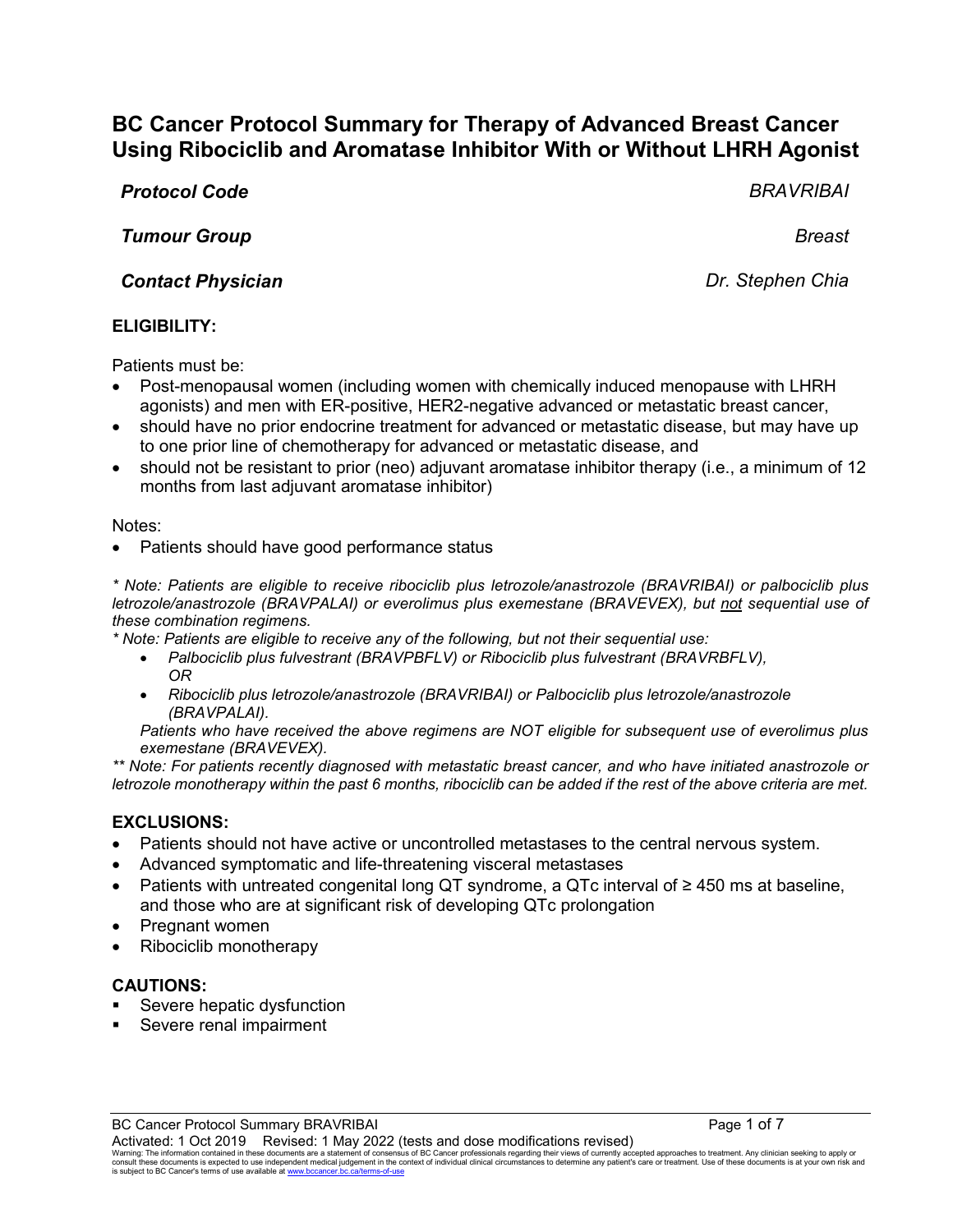### **TESTS:**

- Baseline: CBC & diff, platelets, creatinine, albumin, ALT, alkaline phosphatase, total bilirubin, sodium, potassium, calcium, magnesium, phosphorus, GGT, LDH, ECG
- Baseline if indicated: CA15-3
- Cycle 1 of ribociclib
	- $\circ$  Prior to days 1 and 15: CBC & diff, platelets, creatinine, albumin, ALT, alkaline
	- phosphatase, total bilirubin, sodium, potassium, calcium, magnesium, phosphorus, ECG
- Cycle 2 of ribociclib
	- $\circ$  Prior to day 1: CBC & diff, platelets, creatinine, albumin, ALT, alkaline phosphatase, total bilirubin, sodium, potassium, calcium, magnesium, phosphorus, ECG
	- o Prior to day 15: CBC & diff, platelets
- Cycles 3 to 6 of ribociclib
	- $\circ$  Prior to each cycle: CBC & diff, platelets, creatinine, ALT, alkaline phosphatase, total bilirubin
- Cycles 7 onwards of ribociclib
	- $\circ$  If ANC 1.0 x10<sup>9</sup>/L or higher during first 6 cycles:
		- Prior to every third cycle: CBC & diff, platelets, creatinine
	- $\circ$  If ANC less than 1.0 x10<sup>9</sup>/L during first 6 cycles:
		- Prior to every 1-2 cycles: CBC & diff, platelets, creatinine
- If clinically indicated: albumin, ALT, alkaline phosphatase, total bilirubin, GGT, LDH, sodium, potassium, calcium, magnesium, phosphorus, CA15-3, ECG, serum cholesterol, triglycerides, CEA, CA125

# **PREMEDICATIONS:**

• Not usually required

# **TREATMENT:**

Until disease progression or unacceptable toxicity

| Drug                            | <b>Dose</b>                                                                                            | <b>BC Cancer Administration</b><br><b>Guideline</b> |  |
|---------------------------------|--------------------------------------------------------------------------------------------------------|-----------------------------------------------------|--|
| ribociclib                      | 600 mg once daily in the morning for 21<br>PΟ<br>days on, 7 days off (one cycle = $28 \text{ days}$ )* |                                                     |  |
| <b>Plus Aromatase Inhibitor</b> |                                                                                                        |                                                     |  |
| letrozole                       | 2.5 mg once daily continuously                                                                         | PO.                                                 |  |
| <b>OR</b>                       |                                                                                                        |                                                     |  |
| anastrozole                     | 1 mg once daily continuously                                                                           | PΟ                                                  |  |

\*Repeat ribociclib every 28 days. If a dose is missed, take the **next** dose at the same usual time.

Activated: 1 Oct 2019 Revised: 1 May 2022 (tests and dose modifications revised)

Waming: The information contained in these documents are a statement of consensus of BC Cancer professionals regarding their views of currently accepted approaches to treatment been the state in the content and particular is subject to BC Cancer's terms of use available at www.bccancer.bc.ca/terms-of-u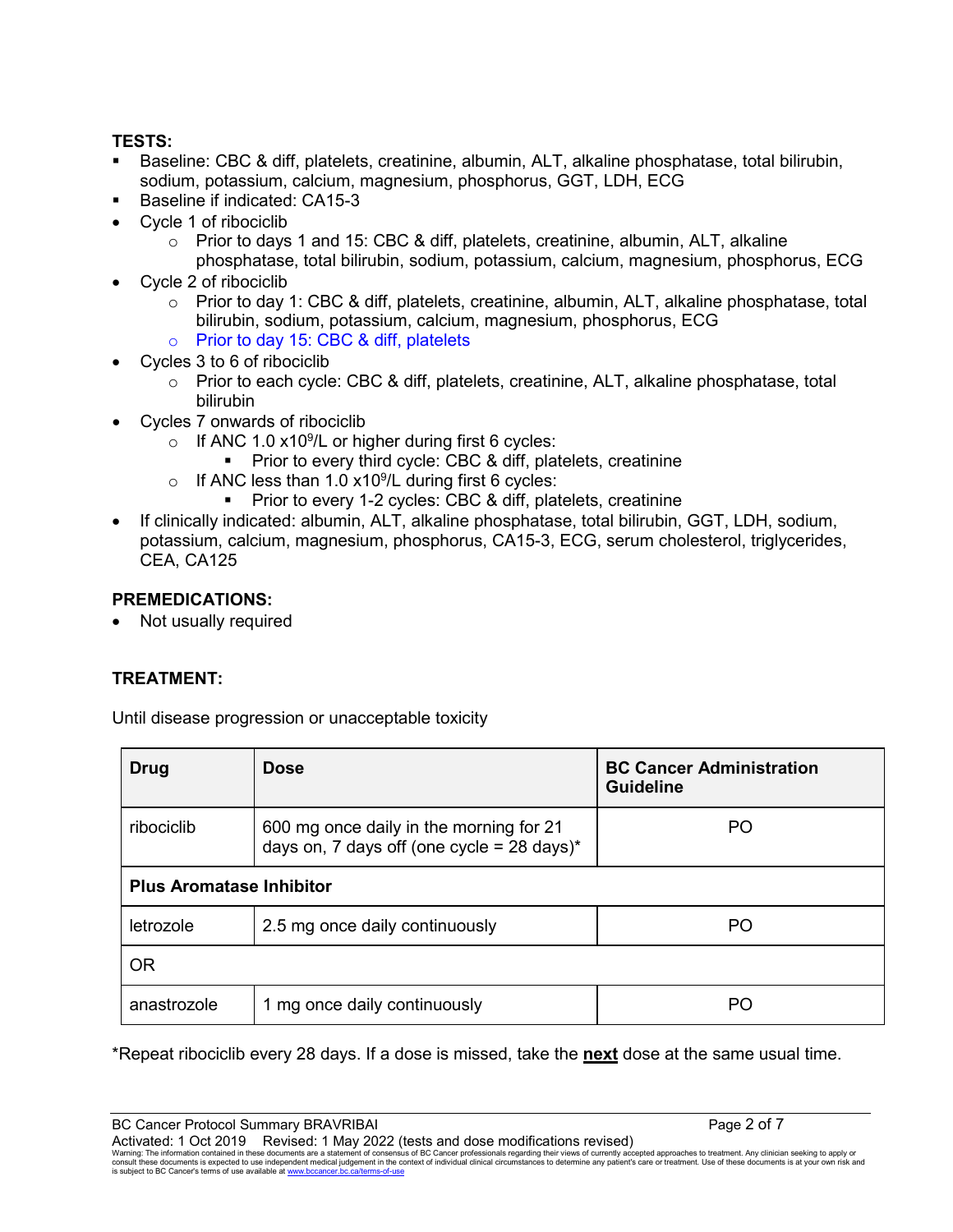### **For women needing chemically induced menopause:**

| Drug                                        | <b>Dose</b>                                               | <b>BC Cancer Administration</b><br><b>Guideline</b> |
|---------------------------------------------|-----------------------------------------------------------|-----------------------------------------------------|
| buserelin long acting<br>(SUPREFACT DEPOT)* | 6.3 mg every 6 weeks x 2<br>treatments then every 8 weeks | subcutaneous                                        |
| <b>OR</b>                                   |                                                           |                                                     |
| goserelin long acting<br>(ZOLADEX)*         | 3.6 mg every 4 weeks                                      | subcutaneous                                        |
| <b>OR</b>                                   |                                                           |                                                     |
| leuprolide long acting<br>(LUPRON)*         | 7.5 mg every 4 weeks                                      | ΙM                                                  |

\*Once response has been established, the following long-acting agents may be substituted at the physician's discretion. Menstrual function, and if necessary, hormone levels can be monitored to ensure effective dosing.

| Drug                                        | <b>Dose</b>            | <b>BC Cancer Administration</b><br><b>Guideline</b> |
|---------------------------------------------|------------------------|-----------------------------------------------------|
| buserelin long acting<br>(SUPREFACT DEPOT)* | 9.45 mg every 12 weeks | subcutaneous                                        |
| <b>OR</b>                                   |                        |                                                     |
| goserelin long acting<br>(ZOLADEX LA)*      | 10.8 mg every 12 weeks | subcutaneous                                        |
| <b>OR</b>                                   |                        |                                                     |
| leuprolide long acting<br>(LUPRON DEPOT)*   | 22.5 mg every 12 weeks | ΙM                                                  |

BC Cancer Protocol Summary BRAVRIBAI **Page 3 of 7** and 2011 12 and 2012 12 and 2014 Activated: 1 Oct 2019 Revised: 1 May 2022 (tests and dose modifications revised)

Warning: The information contained in these documents are a statement of consensus of BC Cancer professionals regarding their views of currently accepted approaches to treatment. Any clinician seeking to apply or<br>consult t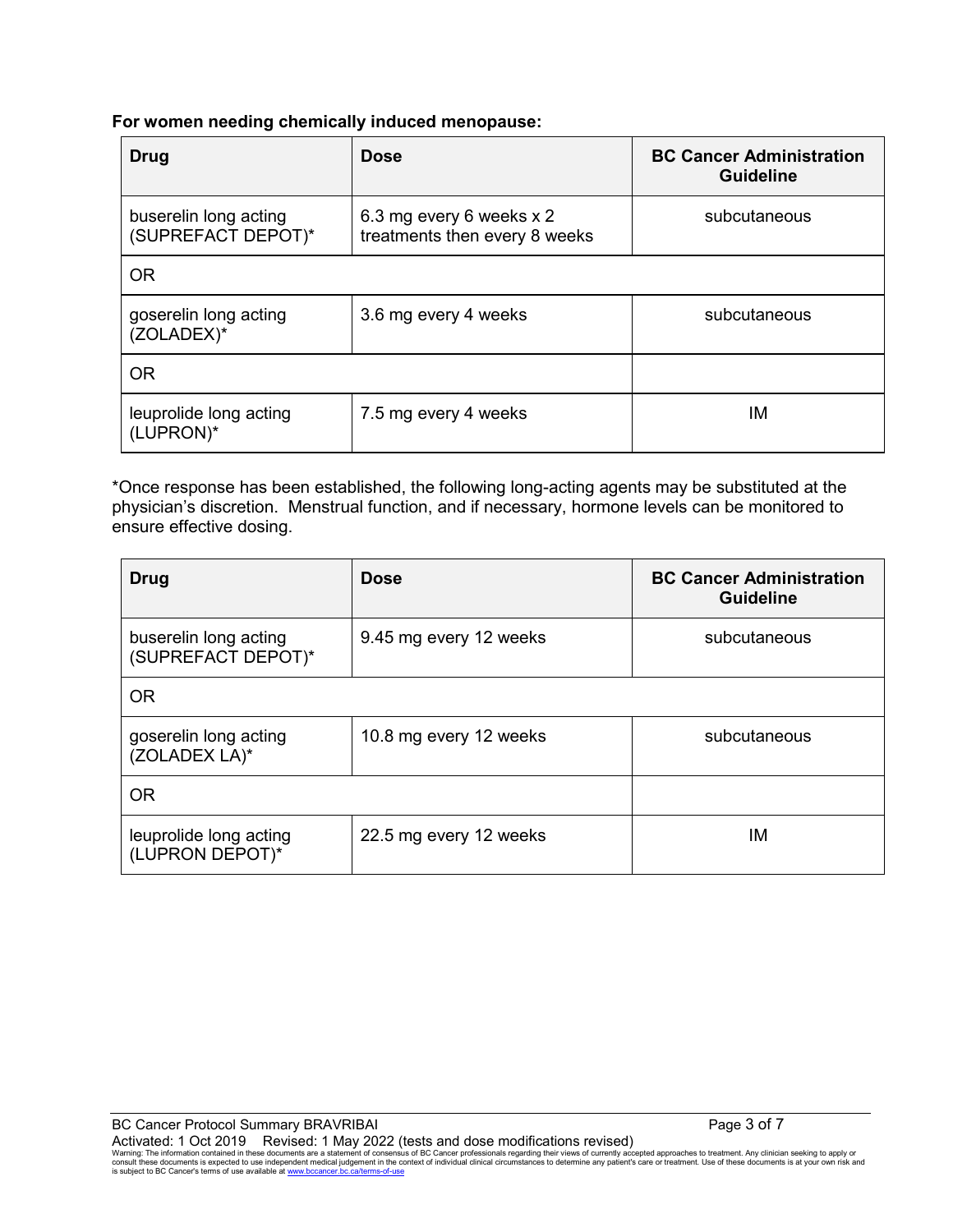### **DOSE MODIFICATIONS:**

### **Ribociclib dose level**

| Dose level            | Daily dose            |
|-----------------------|-----------------------|
| Starting dose         | 600 mg                |
| First dose reduction  | 400 mg                |
| Second dose reduction | $200$ mg <sup>*</sup> |

\* Discontinue if further dose reduction required below 200 mg/d

### **1. Hematological**

| Neutropenia<br>(ANC x10 <sup>9</sup> /L)                                   | <b>Dose Modifications</b>                                                                                                                                                                                                                                                                                                                                                                                     |
|----------------------------------------------------------------------------|---------------------------------------------------------------------------------------------------------------------------------------------------------------------------------------------------------------------------------------------------------------------------------------------------------------------------------------------------------------------------------------------------------------|
| Grade 1 and 2 (greater<br>than or equal to 1.0)                            | Continue at same dose.                                                                                                                                                                                                                                                                                                                                                                                        |
| Grade 3                                                                    | Day 1<br>Delay. When ANC greater than or equal to 1.0 x $10^9$ /L, resume at<br>same dose (If grade 3 neutropenia recurs, delay until recovery to 1.0<br>$x$ 10 <sup>9</sup> /L, and reduce to next lower dose)                                                                                                                                                                                               |
| $(0.5$ to less than $1.0$ <sup>*</sup>                                     | Day 15 of cycle 1 and 2<br>Continue same dose for remainder of cycle. Check ANC on day 22;<br>If ANC on day 22 is:<br>greater than or equal to $0.5 \times 10^9$ /L: continue at same dose<br>for next cycle, when ANC greater than or equal to $1.0 \times 10^9$ /L<br>less than 0.5 x 10 <sup>9</sup> /L: resume at next lower dose, when ANC<br>$\bullet$<br>greater than or equal to $1.0 \times 10^9$ /L |
| Grade 4 (less than 0.5)<br>0R<br>Grade 3 plus fever<br>and/or<br>infection | <u>Day 1</u><br>Delay. When ANC $\geq 1.0 \times 10^9$ /L, resume at next lower dose.                                                                                                                                                                                                                                                                                                                         |
|                                                                            | Day 15 of cycle 1 and 2<br>Omit remainder of cycle.<br>When ANC greater than or equal to 1.0 x $10^9$ /L, resume at next lower<br>dose.                                                                                                                                                                                                                                                                       |

Warning: The information contained in these documents are a statement of consensus of BC Cancer professionals regarding their views of currently accepted approaches to treatment. Any clinician seeking to apply or<br>consult t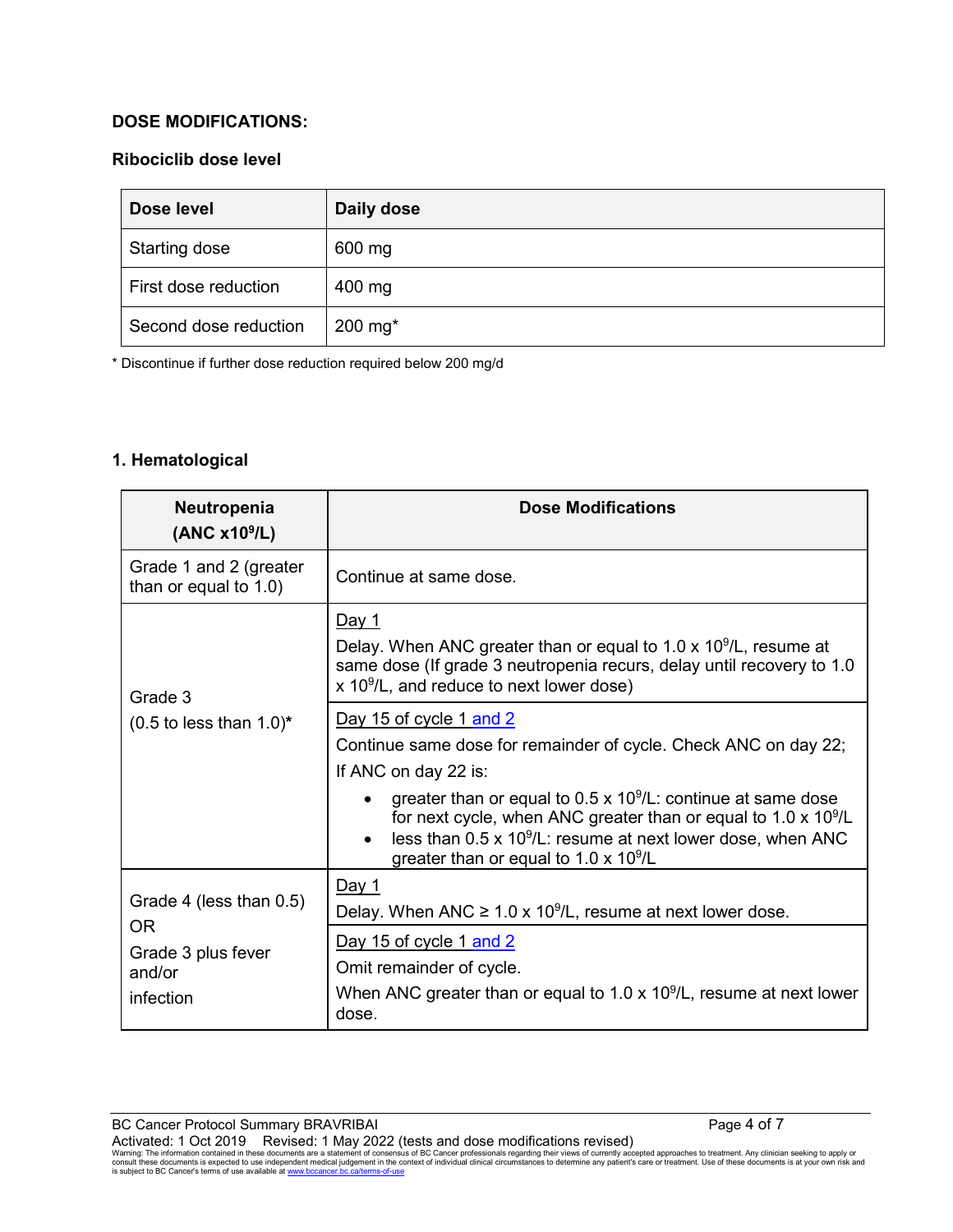| Thrombocytopenia<br>(Platelets x10 <sup>9</sup> /L) | <b>Dose Modifications</b>                                                                                                                                                                                                                                                                 |
|-----------------------------------------------------|-------------------------------------------------------------------------------------------------------------------------------------------------------------------------------------------------------------------------------------------------------------------------------------------|
| Grade 1 (greater than or<br>equal to 75)            | Continue at same dose.                                                                                                                                                                                                                                                                    |
|                                                     | <u>Day 1</u><br>Delay. When platelets greater than or equal to $75 \times 10^9$ /L, resume at<br>same dose.                                                                                                                                                                               |
| Grade 2 (50 to 74)                                  | Day 15 of cycle 1 and 2<br>Continue same dose for remainder of cycle. Check platelets on day<br>22:<br>If platelets on day 22 are:                                                                                                                                                        |
|                                                     | greater than or equal to 50 x $10^9$ /L: continue at same dose for<br>next cycle, when platelets greater than or equal to 75 x 10 <sup>9</sup> /L<br>less than 50 x $10^9$ /L: resume at next lower dose, when platelets<br>$\bullet$<br>greater than or equal to 75 x 10 <sup>9</sup> /L |
|                                                     | Day $1$<br>Delay. When platelets greater than or equal to $75 \times 10^9$ /L, resume at<br>same dose. (If grade 3 thrombocytopenia recurs, delay until recovery<br>to $75 \times 10^9$ /L, and reduce to next lower dose)                                                                |
| Grade 3 (25 to 49)                                  | Day 15 of cycle 1 and 2<br>Omit remainder of cycle.                                                                                                                                                                                                                                       |
|                                                     | When platelets greater than or equal to 75 x $10^9$ /L, resume at<br>next lower dose.                                                                                                                                                                                                     |
|                                                     | Day 1<br>Delay. When greater than or equal to 75 x 10 $^9$ /L, resume at next lower<br>dose.                                                                                                                                                                                              |
| Grade 4 (less than $25$ ) *                         | Day 15 of cycle 1 and 2<br>Omit remainder of cycle.<br>When platelets greater than or equal to 75 x $10^9$ /L, resume at next<br>lower dose.                                                                                                                                              |

**\***Consider dose reduction if more than 1 week to recover, or recurrent on day 1 of subsequent cycles.

Activated: 1 Oct 2019 Revised: 1 May 2022 (tests and dose modifications revised)<br>Warning: The information contained in these documents are a statement of consensus of BC Cancer professionals regarding their views of cu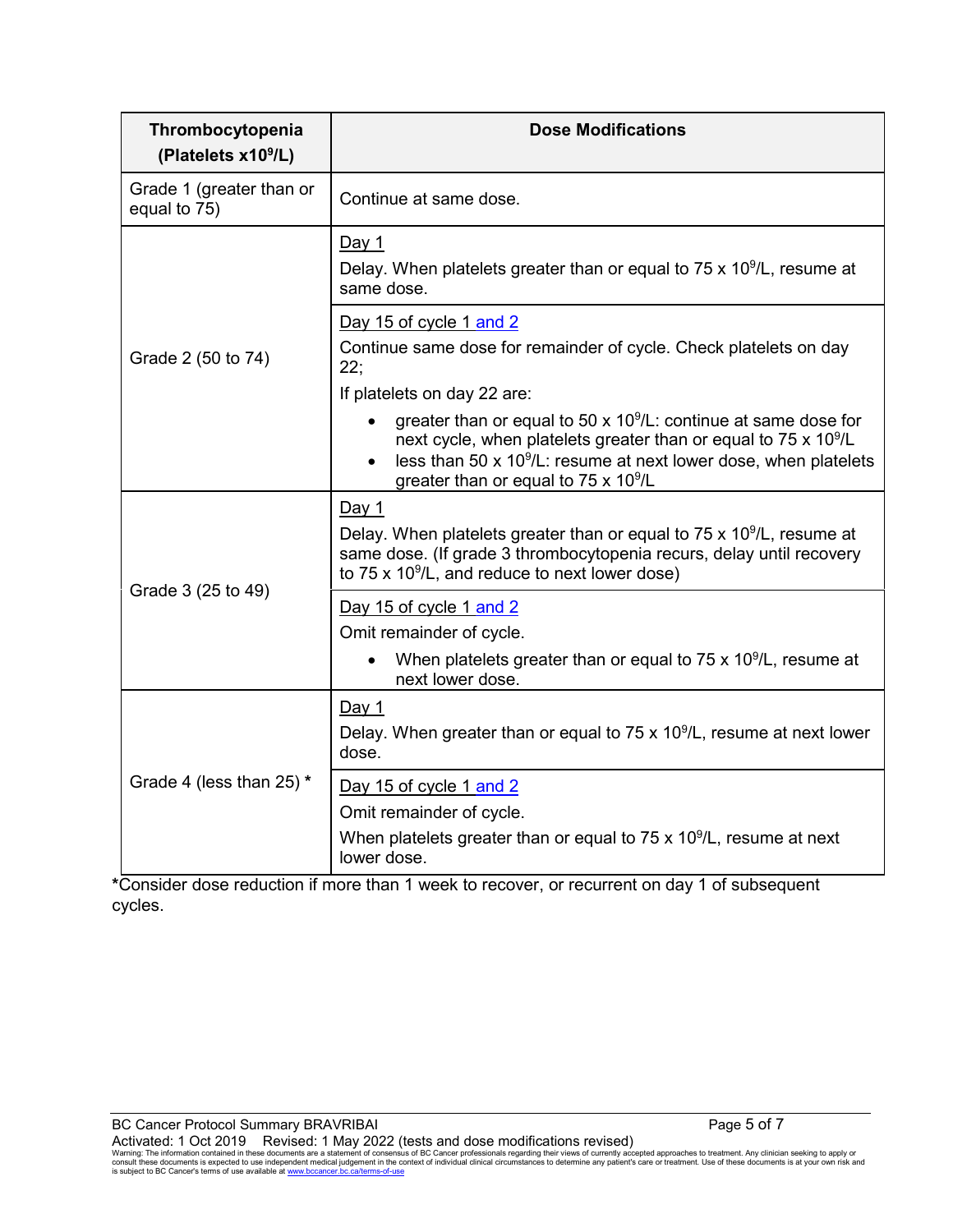### **2. Hepatic dysfunction:**

| <b>Hepatic Impairment</b>     | <b>Starting Dose at Baseline</b> |
|-------------------------------|----------------------------------|
| Mild (Child-Pugh class A)     | 600 mg                           |
| Moderate (Child-Pugh class B) | 400 mg                           |
| Severe (Child-Pugh class C)   | 400 mg                           |

| <b>Bilirubin</b>                         |     | <b>ALT or AST</b>                | <b>Dose</b>                                                                                                                                                                                                       |
|------------------------------------------|-----|----------------------------------|-------------------------------------------------------------------------------------------------------------------------------------------------------------------------------------------------------------------|
| $\leq 2 \times$ ULN                      | And | $>$ 3 to 5 x ULN                 | If baseline ALT or AST $>$ 3 to 5 x ULN,<br>continue at same dose.<br>If baseline ALT or AST $\leq$ 3 x ULN,<br>delay until ≤ baseline, then resume at<br>same dose. If recurs, then resume at<br>next lower dose |
|                                          |     | $> 5$ to 20 x ULN<br>$> 20x$ ULN | Delay until $\leq$ baseline, then resume at<br>next lower dose. If recurs, then<br>discontinue<br><b>Discontinue</b>                                                                                              |
| > 2 x ULN (in absence<br>of cholestasis) | And | $> 3x$ ULN                       | Discontinue                                                                                                                                                                                                       |

ULN = upper limit of normal

#### **3. Renal dysfunction:**

| <b>Estimated GFR (eGFR)* or Creatinine</b><br>clearance (mL/min) | <b>Starting Dose at Baseline</b> |
|------------------------------------------------------------------|----------------------------------|
| greater than or equal to 30                                      | 600 mg                           |
| 15 to $29$                                                       | $200 \text{ mg}$                 |

\*as reported in patient's laboratory report

#### **4. QT interval prolongation:**

| QTc Interval (ms)                                                                                                                                                                                                                                                            | <b>Dose</b>                                                                                                                                         |  |
|------------------------------------------------------------------------------------------------------------------------------------------------------------------------------------------------------------------------------------------------------------------------------|-----------------------------------------------------------------------------------------------------------------------------------------------------|--|
| > 480                                                                                                                                                                                                                                                                        | Delay. If QTc resolves to < 481 ms, restart at same dose level. If recurs,<br>delay until QTc resolves to < 481 ms, then resume at next lower dose. |  |
| > 500                                                                                                                                                                                                                                                                        | Delay, if $QTc > 500$ ms. If QTc resolves to $\lt 481$ ms, resume at next<br>lower dose.                                                            |  |
| If QTc interval prolongation is either $> 500$ ms or $> 60$ ms increase from baseline AND associated<br>with torsades de pointes or polymorphic ventricular tachycardia, unexplained syncope or<br>signs/symptoms of serious arrhythmia, permanently discontinue ribociclib. |                                                                                                                                                     |  |

BC Cancer Protocol Summary BRAVRIBAI **Page 6 of 7** and 2011 11 and 2012 12:30 Page 6 of 7 Activated: 1 Oct 2019 Revised: 1 May 2022 (tests and dose modifications revised)

Warning: The information contained in these documents are a statement of consensus of BC Cancer professionals regarding their views of currently accepted approaches to treatment. Any clinician seeking to apply or<br>consult t